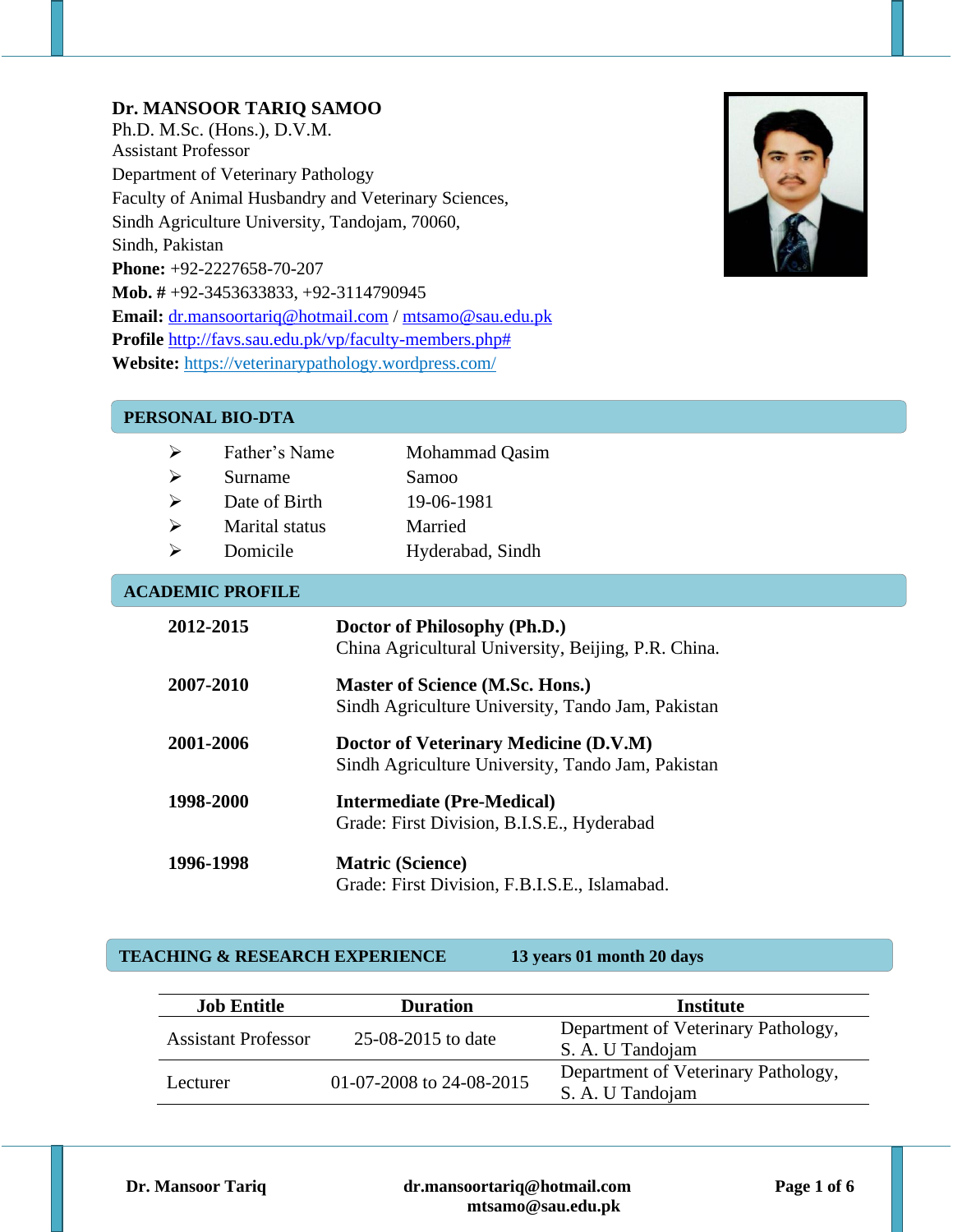#### **HEC RECOGNITION & PVMC REGISTRATION**

**2019 to date** Higher Education Commission (HEC) approved Ph.D. supervisor

**2018 to 2023** Registered as a RVMP with Pakistan Veterinary Medical Council (PVMC) Registered as a RVMF with Pakistan Veterinary Medical Council (PVMC)

### **PROJECTS AS A PRINCIPAL INVESTIGATOR (PI)**

- **1. HEC Project Awarded** "Institutional Strengthening Grant for Upgrading the Laboratories and Libraries (ISULL)" **Veterinary Clinical Pathology Laboratory** under the Project Institutional Strengthening Program in 2018. Project Worth of 2.510 million
- **2. NRPU Project** "Molecular characterization of emerging field strains of Infectious bronchitis (IB) virus in Sindh" (**Submitted Ref. # HEC/R&D/RGA/NRPU/2021/20355**)

# **M. PHIL / Ph.D. SUPERVISOR / CO-SUPERVISOR**

| Degree program | Supervised/Co-supervised    | <b>Numbers</b> |
|----------------|-----------------------------|----------------|
|                | <b>Under Supervision</b>    | $\mathbf{02}$  |
| <b>PhD</b>     | <b>Under Co-supervision</b> | 02             |
|                | Supervised                  | 10             |
| <b>MPhil</b>   | Under supervision           | 0 <sub>3</sub> |
|                | Co-supervised               | 10             |
|                | <b>Under Co-supervision</b> | $\Omega$       |

### **CHARGES AT FACULTY**

| <b>CHARGES</b>                                 | Year |
|------------------------------------------------|------|
| Head Invigilator Faculty A.H and Vet. Sci      | 2019 |
| Member of Undergraduate Scholarship Evaluation | 2018 |
| Member of Department and Faculty Board         | 2016 |
| Member of QEC at Department                    | 2010 |

# **PUBLICATIONS**

| <b>PUBLICATIONS</b>          | <b>Numbers</b> |
|------------------------------|----------------|
| Impact factor publications   |                |
| HEC recognized publications  | 06             |
| Conference / Symposiums      | 03             |
| Last five years publications |                |
| <b>Total Impact factor</b>   | 16.96          |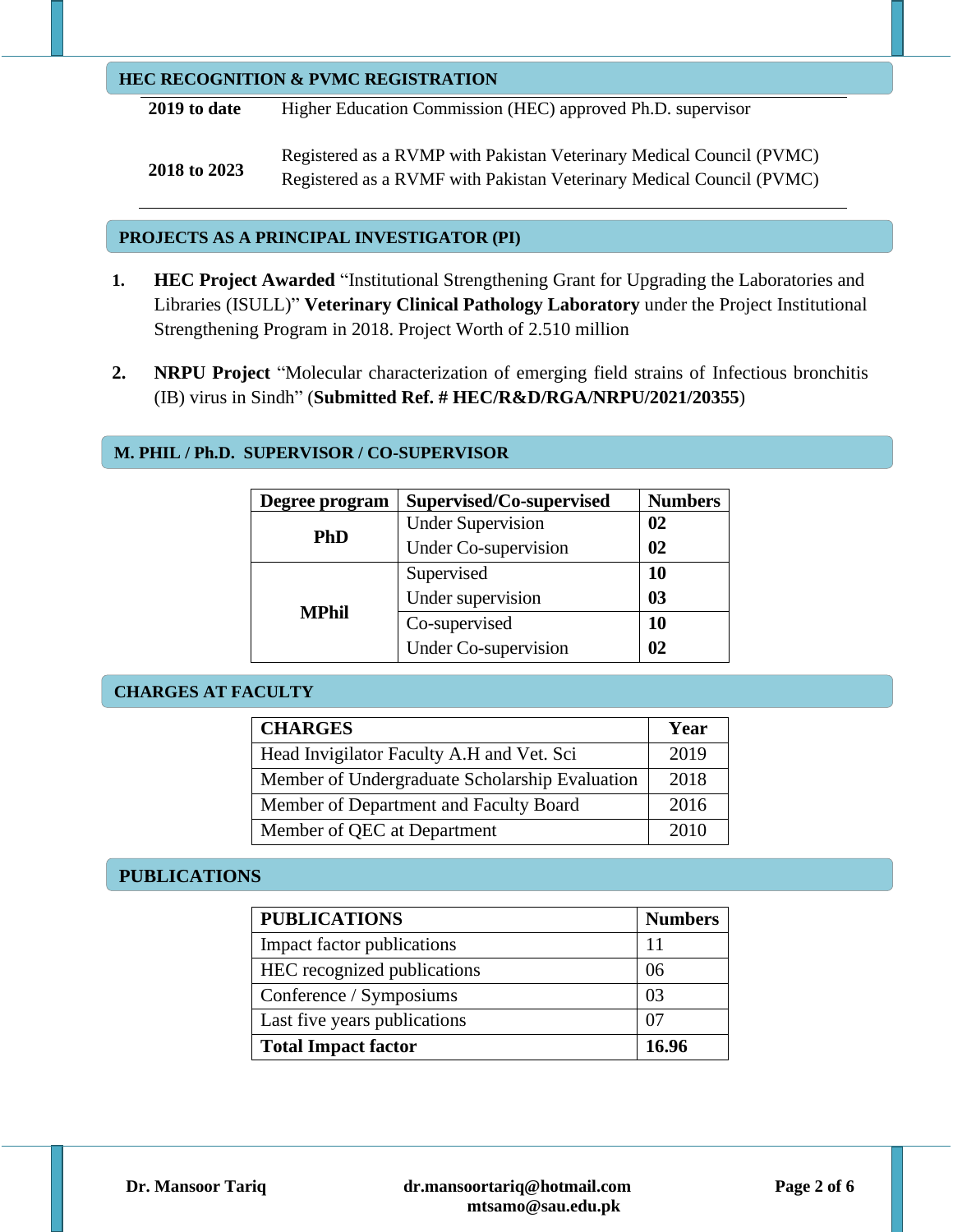### **PhD STUDENTS UNDER SUPERVISION**

- 1. Molecular identification and characterization of salmonellosis in layers at Karachi. Ayaz Ali, Reg # 2K19-VP-01
- 2. Prevalence, pathotyping and phylogenetic analysis of avian influenza viruses isolated from poultry at Karachi. Amjad Ali Channa Reg # 2K17-VP-23.

### **M. PHIL SUPERVISED STUDENTS**

- **1.** Pathological Study Experimental Low Pathogenic Avian Influenza (H7N3) Infection in Broilers, Wild Pigeons and House Sparrows. Student Akhtar Ali Reg # 2K13-VP-99 Year 2016.
- **2.** Comparative Study on Pathogenesis of Two Strains of Newcastle Disease Virus in broiler and desi chicken. Student Syed Ihsan Ahmad Reg.# 2K13-VP-104 Year 2017.
- **3.** Pathological Study on Experimental Infection of Contagious Caprine Pleuropneumonia (CCPP) in Sheep. Student Munaza Soomro Reg# 2K14-VP-76 Year 2017.
- **4.** Pathological Study on Experimental Infection of Contagious Caprine Pleuropneumonia (CCPP) in Different Age Groups of Goats. Student Ayaz Ali Reg. # 2K15-VP-82 Year 2018.
- **5.** Assessment of Liver and blood biochemical parameters of horses during immunization with venom of *Echis Carinatus, Echis Sochureki* and *Doboia Russell.* Student Hina, Reg. # 2K16-VP-73.
- **6.** Haematological Assessment of Horses during Immunization with venoms of *Echis carinatus, Echis Sochureki* and *Daboia Russell*. Student M. Amin Nizamani, Reg. No. 2K16-VP-74.
- **7.** Pathological study on induced *Clostridium perfringens type* D infection in rabbit. Student Zainullah Kakar 2019
- **8.** Pathological study on induced *Clostridium perfringens type* B infection in rabbit. Student Tanveer Hussain 2019
- **9.** Comparative pathological study on induced *Emeria tenella* infection in broiler chicken and pigeon. Student Tariq Khan 2K18-VP-102.
- **10.** Comparative pathological study on induced *Emeria tenella* infection in broiler chicken and Japanese quail. Student Imdadullah Jamali 2K19-VP-70. 2021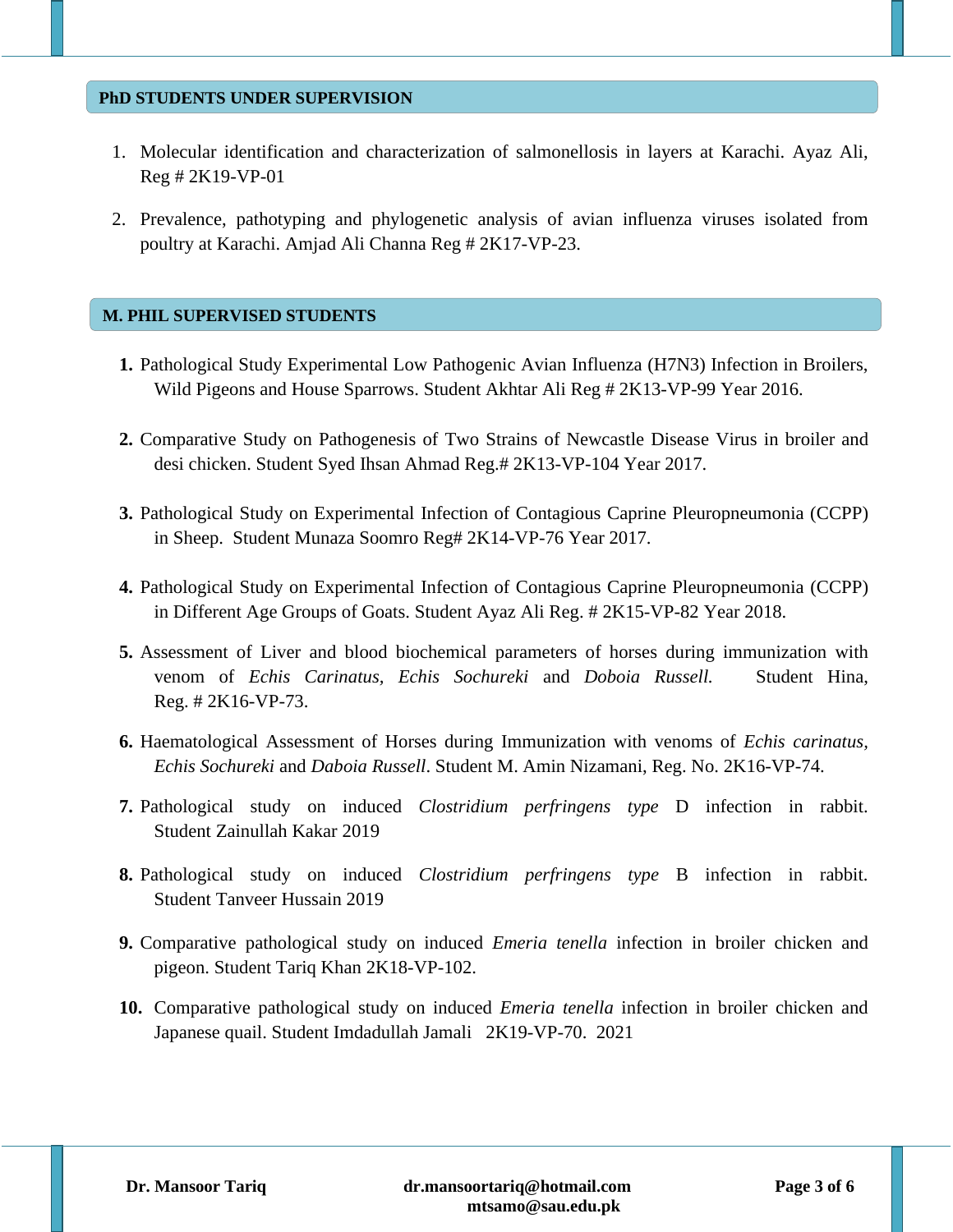### **PROFESSIONAL TRAININGS**

- **1.** HEC Plagiarism Policy and Effective Usage of Turnitin Services organized by PASTIC and PSF held at Sindh Agriculture University, Tandojam 16th April 2019.
- **2.** Applications of Biotechnology in Plant and Animal Sciences a PAK-CHINA Joint Symposium held at Sindh Agriculture University, Tandojam 27th to 27th June 2012.
- **3.** Microteaching Skills and Techniques organized by Sindh Agriculture University Tandojam in collaboration with Learning Innovation Division HEC. 22nd to 25th Feb 2012.
- **4.** Professional Competency Enhancement Program for Teachers Sponsored by National Academy of Higher Education held at Sindh Agriculture University, Tandojam Dec 01 to Jan 10, 2011.
- **5.** Training on PCR Applications sponsored by PAK-USAID Project at Sindh Agriculture University, Tandojam 8th to 10th Oct 2009.
- **6.** Application of Modern Statistical Techniques in Agriculture and Animal Sciences held at Sindh Agriculture University, Tandojam 9th to 14th Mar 2009.

## **PUBLICATIONS**

| S.No | <b>AUTHORS</b>        | <b>TITLE</b>                      | <b>JOURNAL</b>  | <b>VOL. &amp; DATE</b> | <b>REMARKS</b>   |
|------|-----------------------|-----------------------------------|-----------------|------------------------|------------------|
| 01   | I Tarique, MG         | Morphometric analysis of skin     | Pak J Zoology   | PP 1-8, 2021           | <b>HEC</b>       |
|      | Shah, IB              | in different body regions of      |                 |                        | Recognize        |
|      | Kalhoro, ZA           | young and adult red Sindhi        |                 |                        |                  |
|      | Nizamani,             | Cattle <i>Bos indicus</i>         |                 |                        | $IF = 0.83$      |
|      | <b>Mansoor Tariq,</b> |                                   |                 |                        |                  |
|      | JA Gadahi, SA         |                                   |                 |                        |                  |
|      | Fazlani, B Sahito     |                                   |                 |                        |                  |
| 02   | ZA Soomro, ZA         | Studies on surveillance<br>and    | Fresenius       | $(30)7: 8051-$         | <b>SCI</b> Paper |
|      | Nizamani, NH          | pathology of E. Coli infections   | Environmental   | 8062                   |                  |
|      | Kalhoro, SA           | in poultry in Sindh province of   | <b>Bulletin</b> |                        | $IF = 0.55$      |
|      | Soomro, H. Yu,        | Pakistan                          |                 | 2021                   |                  |
|      | K. Chen,              |                                   |                 |                        |                  |
|      | <b>Mansoor Tariq,</b> |                                   |                 |                        |                  |
|      | WA Vistro, AA         |                                   |                 |                        |                  |
|      | Soomro,               |                                   |                 |                        |                  |
| 03   | AA Chana,             | Sero-quantification of            | <b>IBRAS</b>    | 5: 2021                | <b>HEC</b>       |
|      | <b>Mansoor Tariq,</b> | Antibodies against Avian          |                 |                        | Recognize        |
|      | ZA Nizamani,          | Influenza Virus (H9N2) in         |                 |                        |                  |
|      | <b>NH Kalhoro</b>     | poultry, Karachi, Pakistan        |                 |                        |                  |
| 04   | HM Solangi, JA        | Haemonchus contortus Crude        | Pak J Zoology   | 52(4)                  | <b>HEC</b>       |
|      | Gadahi,               | Produced<br>Proteins<br>Partial   |                 | 2020                   | Recognize        |
|      | <b>Mansoor Tariq,</b> | Protective<br>Immunity<br>against |                 |                        |                  |
|      | B Bhutto, ZA          | the Experimental Infection.       |                 |                        | $IF = 0.83$      |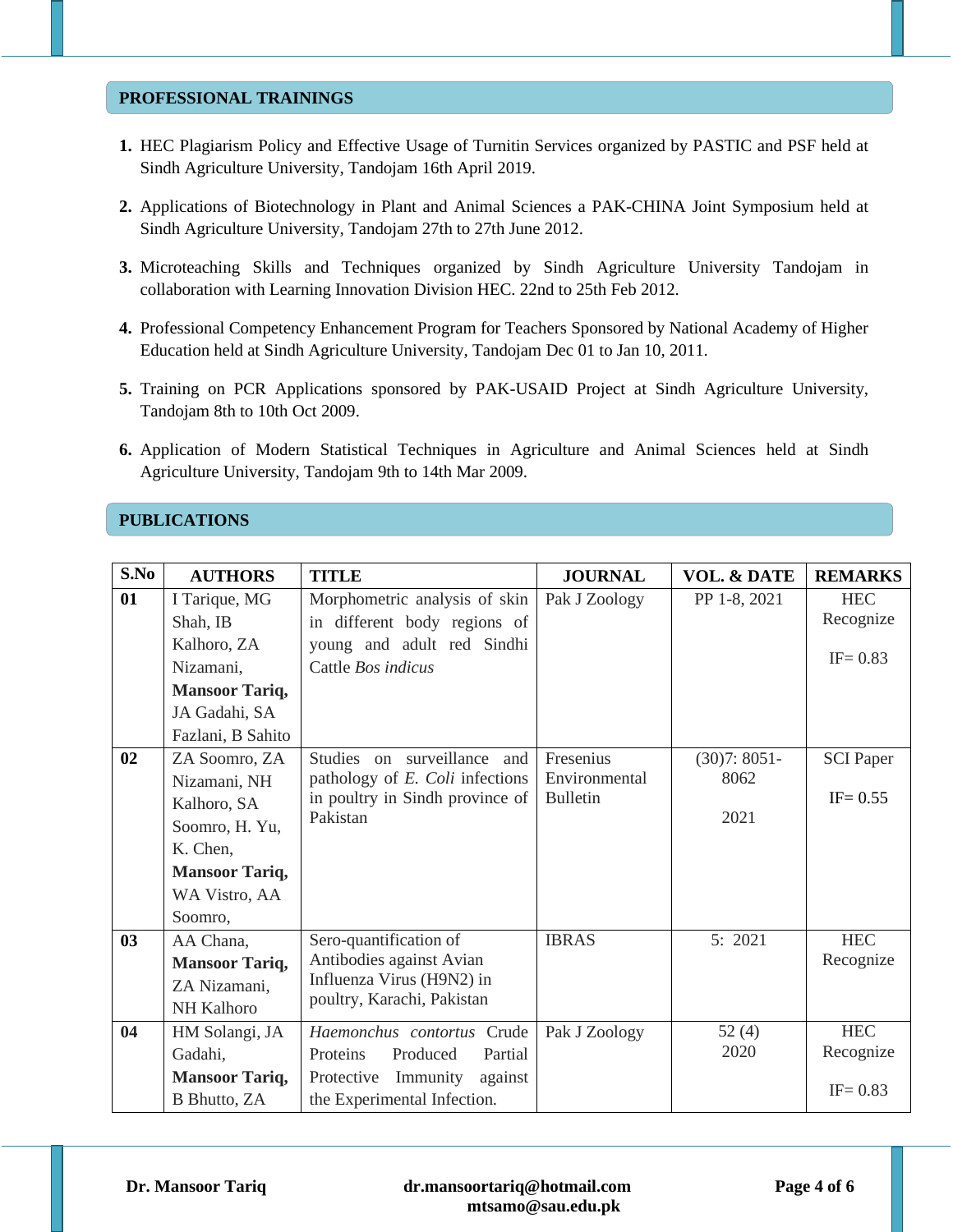|           | Laghari, JSoomro                           |                                   |                   |                   |                  |
|-----------|--------------------------------------------|-----------------------------------|-------------------|-------------------|------------------|
| 05        | Imran Tarique,                             | Interaction of Epididymal         | Microscopy and    | $(26)3:542-550$   | <b>SCI</b> Paper |
|           | <b>Mansoor Tariq,</b>                      | Epithelia and their Secretions    | Microanalysis     |                   |                  |
|           | Xuebing Bai, Qu                            | with Spermatozoa Supports         |                   | 2020              | $IF = 3.41$      |
|           | Wenjia, Ping                               | Functional and Morphological      |                   |                   |                  |
|           | Yang, Yufei                                | <b>Changes During Long-Term</b>   |                   |                   |                  |
|           | Huang, Yang                                | Storage in the Chinese Soft-      |                   |                   |                  |
|           | Sheng,                                     | <b>Shelled Turtle</b>             |                   |                   |                  |
| 06        | B. Murree, Z.A.                            | Pathology and Transmission of     | Science           | 28 (4), 3965-     | <b>HEC</b>       |
|           | Nizamani, I. H.                            | <b>Experimental Velogenic</b>     | International     | 3971.             | Y Category       |
|           | Laghari, N. M.                             | Viscerotropic Newcastle           |                   |                   |                  |
|           | Soomro,                                    | Disease in Wild Pigeons,          |                   | 2017              |                  |
|           | <b>Mansoor Tariq,</b>                      | <b>Broiler and Aseel Chicken</b>  |                   |                   |                  |
|           | F. Parveen                                 |                                   |                   |                   |                  |
| 07        | D. H. Kalhoro, S.                          | Staphylococcus                    | <b>JAPS</b>       | $27(2)$ :         | HEC              |
|           | Gao, M. S.                                 | Pseudintermedius Isolation        |                   | 422-429.          | W Category       |
|           | Kalhoro, F.                                | from Canine, Bacterial            |                   | 2017              | $IF = 0.52$      |
|           | Parveen,                                   | Colonization and Clinical         |                   |                   |                  |
|           | <b>Mansoor Tariq,</b>                      | Picture in BALB/C Mouse           |                   |                   |                  |
|           | S. A.                                      | Model.                            |                   |                   |                  |
|           | Pirzado, Y.J.Liu                           |                                   |                   |                   |                  |
| 08        | H. Yuan,                                   | Crystal Structure of Zebrafish    | Protein Structure | Vol 25:           | <b>SCI</b> Paper |
|           | R.Chen,                                    | Complement lqA globular           | Reports           | 1883-1889         |                  |
|           | <b>Mansoor Tariq,</b>                      | domain.                           | $IF = 2.82$       | 2016              |                  |
|           | Y. Liu, Y. Sun                             |                                   |                   |                   |                  |
|           | and Chun Xia                               |                                   |                   |                   |                  |
| 09        | N. Rahu, R.                                | Prevalence of Subclinical         | Int. J. Biol.     | $13(3)$ :         | <b>HEC</b>       |
|           | Rind, M. S.                                | mastitis in sheep caused by       | Biotech.          | 347-350           | Y Category       |
|           | Kalhoro, D. H.                             | bacterial species in Tandojam,    |                   | 2016              |                  |
|           | Kalhoro, F.                                | Sindh.                            |                   |                   |                  |
|           | Parveen,                                   |                                   |                   |                   |                  |
|           | <b>Mansoor Tariq,</b>                      |                                   |                   |                   |                  |
|           | S. A. Pirzado, R.                          |                                   |                   |                   |                  |
|           | A. Leghari and                             |                                   |                   |                   |                  |
|           | S. Kalhoro                                 |                                   |                   |                   | HEC              |
| <b>10</b> | Kaleem ullah,                              | Hematological and                 | Pak. Journal      | $31(2):171-176$   | Z Category       |
|           | <b>Mansoor Tariq,</b><br>D. H. Kalhoro, F. | <b>Biochemical Changes Caused</b> | Entomology        | 2016              |                  |
|           |                                            | by Tick Infestation in Buffalo.   |                   |                   |                  |
|           | Parveen, S. A.<br>Pirzado, and             |                                   |                   |                   |                  |
|           |                                            |                                   |                   |                   |                  |
| 11        | Imran Tarique                              | Hemato-biochemical and            | Sindh Univ. Res.  |                   | HEC              |
|           | M. F. Laghari, Z.<br>A. Nizamani, I.       | pathological studies on induced   | Jour.             | 48(3)<br>671-674. | W Category       |
|           |                                            | Pastuerella Multocida infection   |                   |                   |                  |
|           | H. Laghari,                                |                                   |                   | 2016              |                  |
|           | <b>Mansoor Tariq,</b>                      | in rabbits.                       |                   |                   |                  |